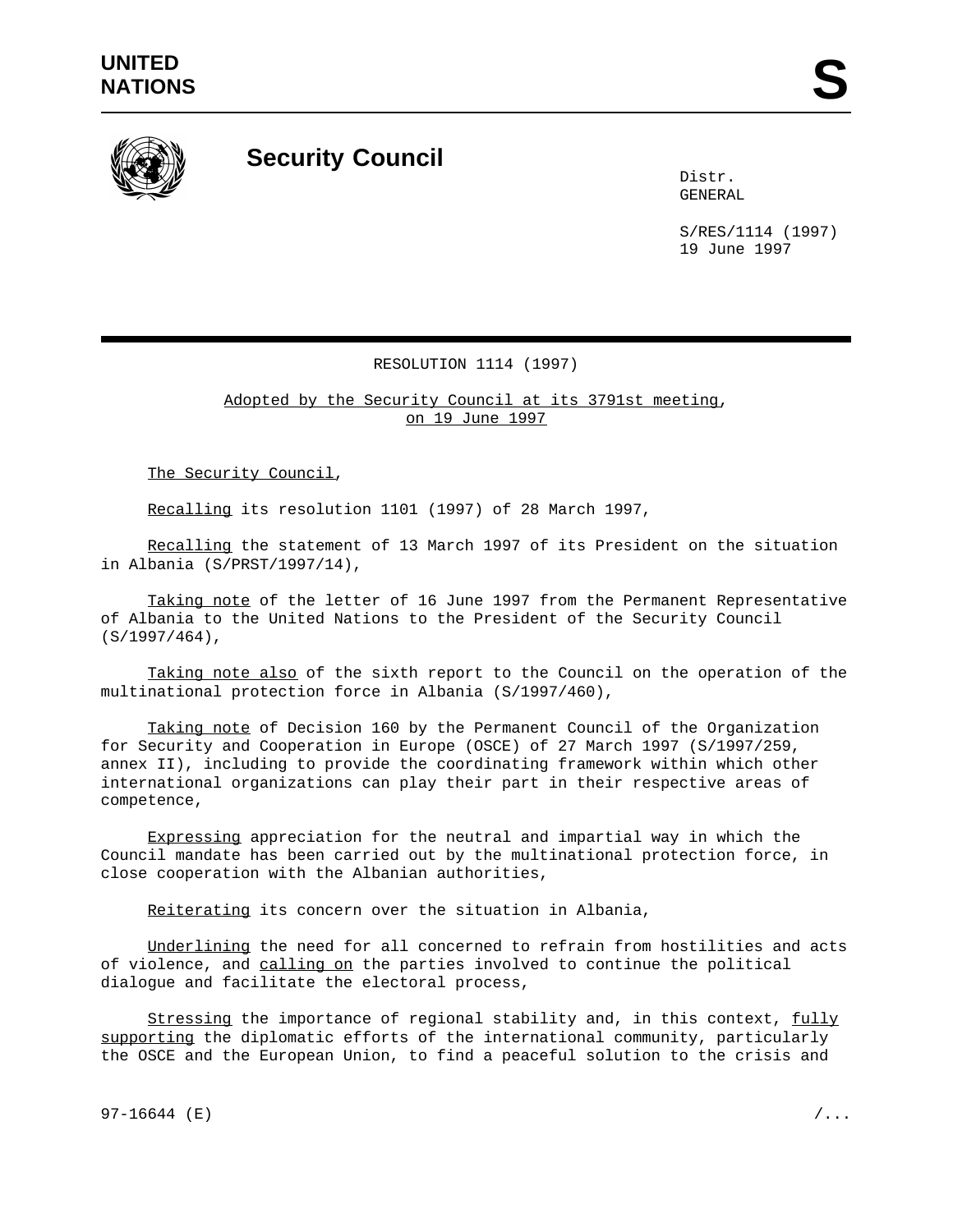S/RES/1114 (1997) Page 2

assist in the electoral process in Albania, in cooperation with the Albanian authorities,

Taking note of the need over a short period of time, as underlined in the sixth report on the operation of the multinational protection force in Albania, for a limited increase in the contingent originally planned, for the purpose of protecting the OSCE mission, especially in view of the planned elections,

Reaffirming the sovereignty, independence and territorial integrity of the Republic of Albania,

Determining that the present situation in Albania constitutes a threat to peace and security in the region,

1. Condemns all acts of violence, and calls for their immediate end;

2. Welcomes the readiness of the countries contributing to the multinational protection force to maintain their military contingents in Albania for a limited time as part of the multinational protection force in the framework of the mandate provided by resolution 1101 (1997);

3. Further welcomes the intention of the countries contributing to the multinational protection force to continue, within the framework of the mandate provided by resolution 1101 (1997), to facilitate the safe and prompt delivery of humanitarian assistance and to help create a secure environment for the missions of international organizations in Albania, including those providing humanitarian assistance, and takes note of all the elements contained in the sixth report to the Council on the operation of the multinational protection force in Albania, concerning, inter alia, the electoral monitoring mission of the OSCE-Office for Democratic Institutions and Human Rights;

4. Authorizes the Member States participating in the multinational protection force to conduct the operation in a neutral and impartial way to achieve the objectives set out in paragraph 3 above and, acting under Chapter VII of the Charter of the United Nations, further authorizes these Member States to ensure the security and freedom of movement of the personnel of the multinational protection force;

5. Calls upon all those concerned in Albania to cooperate with the multinational protection force and with the missions of the international organizations;

6. Decides that the operation will be limited to a period of forty-five days from 28 June 1997, at which time the Council will assess the situation on the basis of the reports referred to in paragraph 9 below;

7. Decides that the cost of implementing this temporary operation will be borne by the participating Member States;

8. Encourages the Member States participating in the multinational protection force to cooperate closely with the Government of Albania, the United